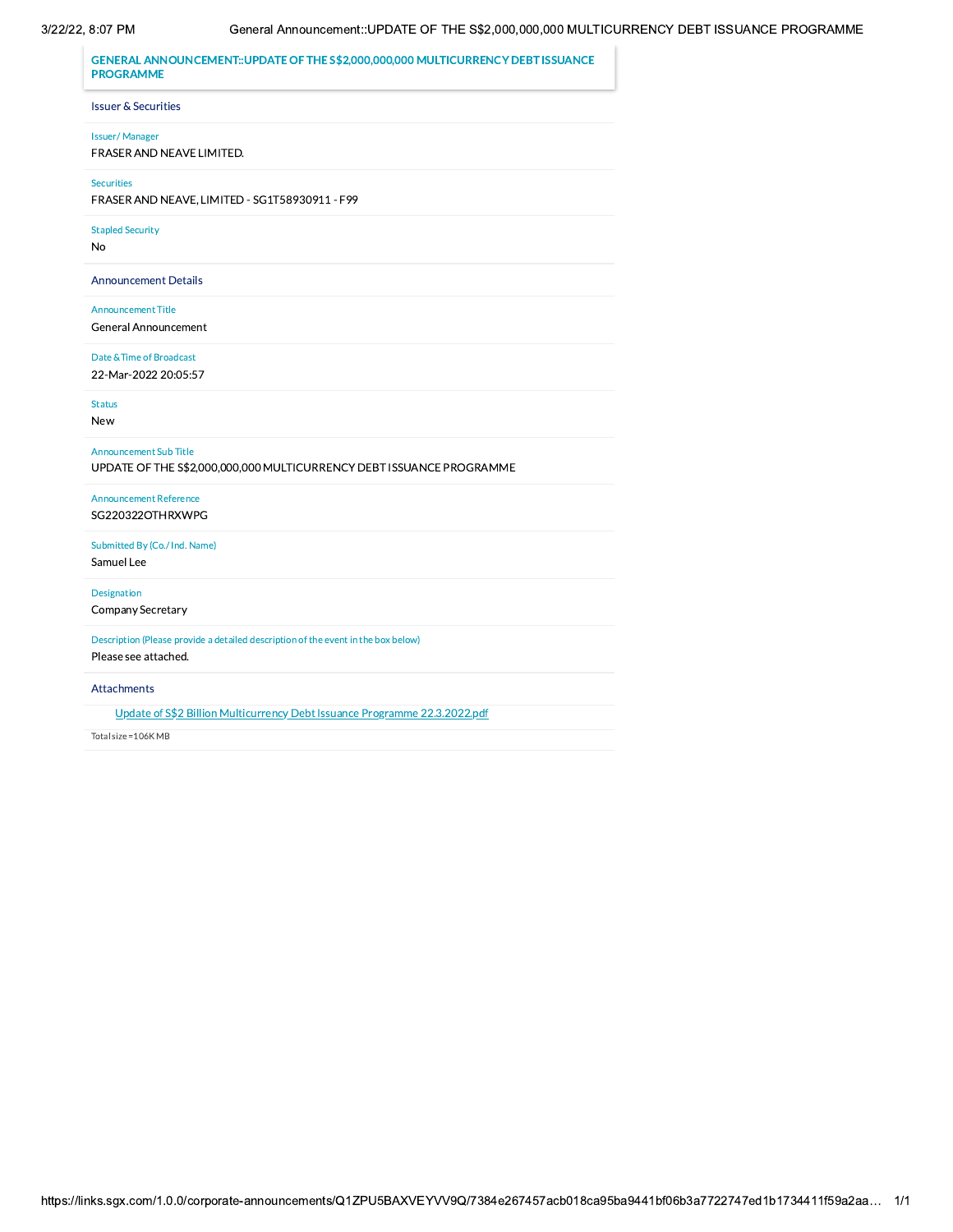

(Incorporated in Singapore) (Company Registration No: 189800001R)

## **UPDATE OF THE S\$2,000,000,000 MULTICURRENCY DEBT ISSUANCE PROGRAMME**

Fraser and Neave, Limited ("**F&N**") wishes to announce that the S\$2,000,000,000 multicurrency debt issuance programme (the "**Original Programme**") established on 7 May 2007 by its wholly-owned subsidiary, F&N Treasury Pte. Ltd. ("**FTPL**"), guaranteed by F&N (in such capacity, the "**Guarantor**") and last updated on 20 September 2016, has been updated (the updated Original Programme, the "**Amended Programme**") with effect from 22 March 2022 to, *inter alia*:

- (a) add F&N as an additional issuer under the Amended Programme; and
- (b) effect certain other amendments to the terms and conditions of the Notes and the terms and conditions of the Perpetual Securities, including the incorporation of rate fixing provisions with respect to Singapore Overnight Rate Average and the incorporation of fallback provisions and benchmark replacement provisions (together, the "**Amendments**").

The Amendments do not affect outstanding Securities under the Original Programme.

DBS Bank Ltd. and Oversea-Chinese Banking Corporation Limited remain the arrangers and dealers for the Amended Programme.

Under the Amended Programme, Notes may be issued in any currency, in various amounts and tenors, and may bear interest at fixed, floating, variable, index linked or other rates or may not bear interest, in each case as agreed between the relevant issuer (being FTPL or F&N), (where the relevant issuer is FTPL) the Guarantor and the relevant dealer(s) of the Notes and as specified in the relevant Pricing Supplement. Perpetual Securities may be issued in any currency, in various amounts and may confer a right to receive distribution at fixed or floating rates, in each case as agreed between the relevant issuer (being FTPL or F&N), (where the relevant issuer is FTPL) the Guarantor and the relevant dealer(s) of the Perpetual Securities and as specified in the relevant Pricing Supplement.

The Notes, Senior Perpetual Securities and Coupons relating to them will constitute direct, unconditional, unsubordinated and (in respect of the Notes, subject to the provisions of Condition 4(a) of the Notes) unsecured obligations of the relevant issuer (being FTPL or F&N) and will rank *pari passu* among themselves and (save for certain obligations required to be preferred by law) equally with all other unsecured obligations (other than subordinated obligations and priorities created by law, if any) of the relevant issuer (being FTPL or F&N), from time to time outstanding.

The Subordinated Perpetual Securities and Coupons relating to them will constitute direct, unconditional, subordinated and unsecured obligations of the relevant issuer (being FTPL or F&N) and will rank *pari passu* among themselves and *pari passu* with any Parity Obligations of the relevant issuer (being FTPL or F&N). The rights and claims of the Perpetual Securityholders and Couponholders in respect of the Subordinated Perpetual Securities are subordinated as provided in the Conditions of the Perpetual Securities.